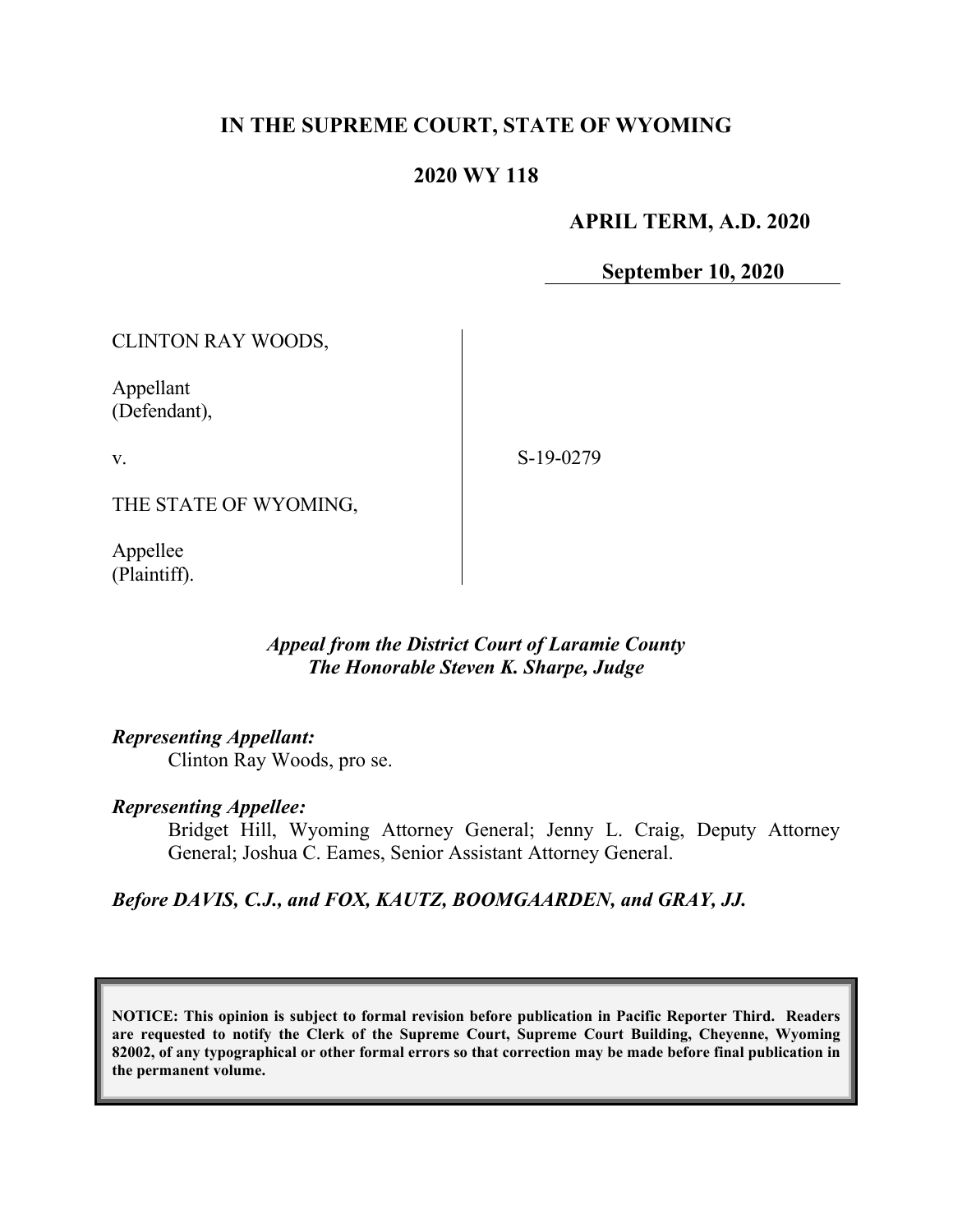### **GRAY, Justice.**

[¶1] Clinton Ray Woods was convicted of three counts of Sexual Abuse of a Minor in the Second Degree, in violation of Wyo. Stat. Ann.  $\S$  6-2-315(a)(i), and one count of Sexual Abuse of a Minor in the Third Degree, in violation of Wyo. Stat. Ann. § 6-2- 316(a)(i). *See Woods v. State*, 2017 WY 111, ¶ 1, 401 P.3d 962, 965 (Wyo. 2017). [1](#page-1-0)

[¶2] Mr. Woods filed a pro se "Petition for Exoneration Based on Factual Innocence" under Wyo. Stat. Ann.  $\S$ § 7-1[2](#page-1-1)-401 through -407.<sup>2</sup> The district court dismissed the petition without prejudice. It found Mr. Woods was "merely relitigating facts, issues or evidence presented in previous proceedings or presenting issues that appear frivolous or speculative on their face . . ." in contravention of Wyo. Stat. Ann. § 7-12-404(b). It also found Mr. Woods did not produce any "newly discovered evidence."

[¶3] Mr. Woods appeals the district court's order of dismissal. After examining the briefs, appellate record, and controlling law, this Court unanimously agreed to an abbreviated opinion affirming the district court's order pursuant to W.R.A.P. 9.06.[3](#page-1-2) *See Hardman v. State*, 2018 WY 24, ¶ 2, 413 P.3d 116, 117 (Wyo. 2018).

[¶4] Mr. Woods raises a number of issues on appeal; however, the threshold question is whether he has properly invoked this Court's jurisdiction. We conclude he did not. "The existence of jurisdiction is a question of law" which we review de novo. *Matter of Estate of Inman*, 2016 WY 101, ¶ 9, 382 P.3d 67, 69 (Wyo. 2016) (citing *Brown v. City of Casper*, 2011 WY 35, ¶ 8, 248 P.3d 1136, 1139 (Wyo. 2011)).

[¶5] We recently held that "the dismissal of a Factual Innocence Act petition without prejudice following an initial determination of statutory noncompliance is not a final judgment which can be appealed." *Uden v. State*, 2020 WY 109, ¶ 16, 470 P.3d 560, 563–64 (Wyo. 2020); *see also* W.R.A.P. 1.05 (defining an appealable order). In *Uden*,

W.R.A.P. 9.06(a)(1).

<span id="page-1-0"></span><sup>&</sup>lt;sup>1</sup> Mr. Woods appealed his conviction and this Court affirmed. *Woods*, 401 P.3d 962. He then filed a petition for post-conviction relief, which the district court denied. Mr. Woods petitioned this Court to review the district court's denial of the post-conviction relief petition, and we declined to review that decision.<br><sup>2</sup> "The legislature passed the Factual Innocence Act in 2018 to allow a person convicted of a felony

<span id="page-1-2"></span><span id="page-1-1"></span>offense to petition the court for exoneration if the person can establish that he is factually innocent of the convicted crime(s)." *Parkhurst v. State*, 2019 WY 63, ¶ 10, 443 P.3d 834, 836–37 (Wyo. 2019).

<sup>(</sup>a) The supreme court by unanimous vote may, sua sponte, enter an abbreviated opinion affirming or reversing the judgment or order of the district court for the reason that it is clear that affirmance or reversal is required because:

<sup>(1)</sup> the issues are clearly controlled by settled Wyoming law or federal law binding upon the states[.]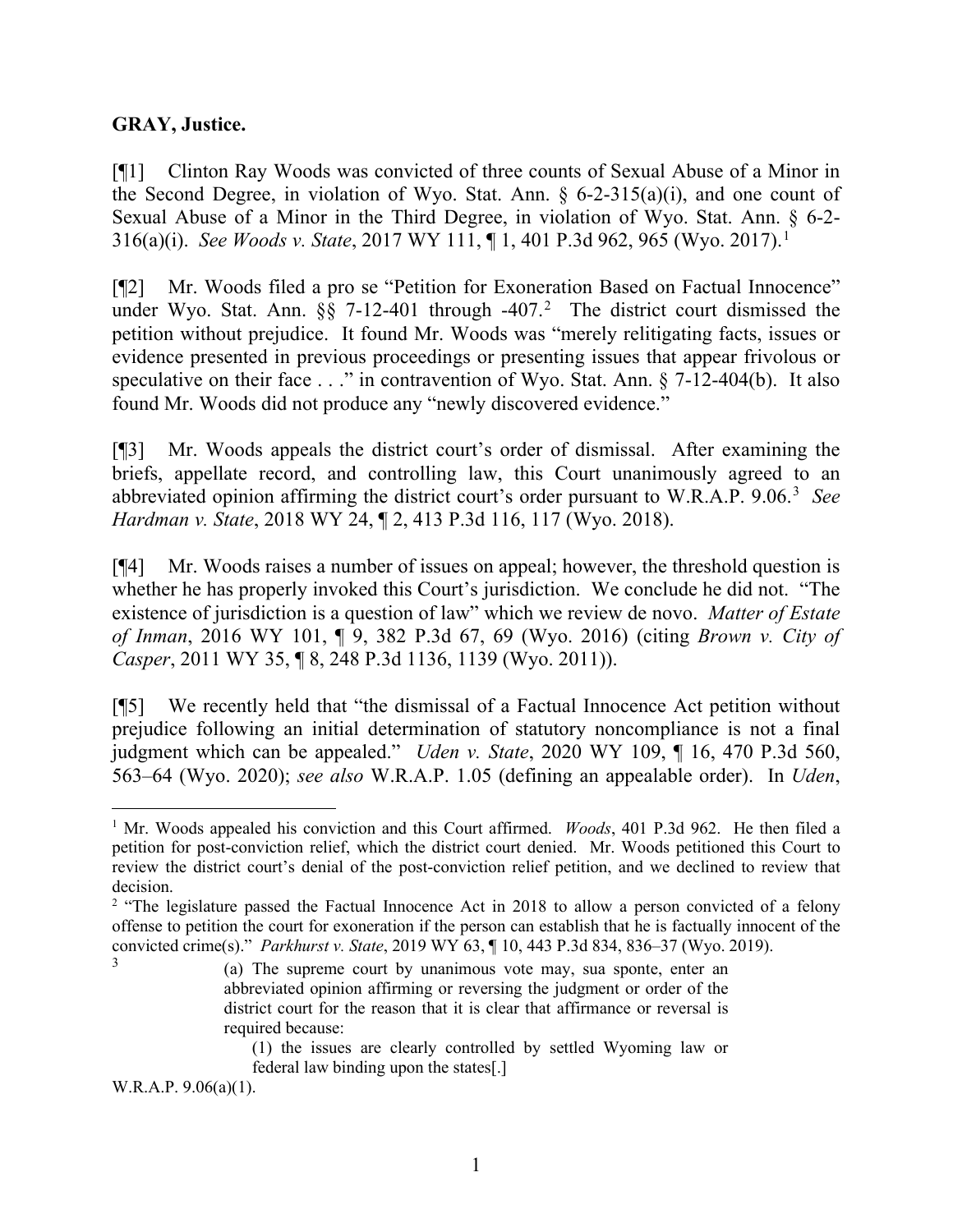the district court conducted an initial review of Mr. Uden's Factual Innocence Act petition under Wyo. Stat. Ann. §§ 7-12-403(b), (c) and 404(b), found it failed to comply with the statute, and dismissed the petition. We held that the dismissal was without prejudice and that therefore this Court lacked jurisdiction over Mr. Uden's appeal. *Uden*, ¶¶ 13–16, 470 P.3d at 562–64.

[¶6] Our decision in *Uden* controls here. The district court performed an initial review of Mr. Woods's petition and determined it was statutorily noncompliant before dismissing it without prejudice. "Our jurisdiction 'is limited to appeals from final appealable orders.'" *Uden*, ¶ 13, 470 P.3d at 562 (quoting *Painter v. McGill ex. rel. Wyo. Bd. of Med.*, 2019 WY 108, ¶ 10, 450 P.3d 1243, 1245 (Wyo. 2019) (quoting *Inman*, ¶ 9, 382 P.3d at 69)).

> An "appealable order" is "[a]n order affecting a substantial right in an action, when such order, in effect, determines the action and prevents a judgment[.]" W.R.A.P. 1.05(a); *see also Escobedo v. State*, 601 P.2d 1028, 1029 (Wyo. 1979); *In re Est. of Hibsman*, 2012 WY 139, ¶ 17, 287 P.3d 757, 761 (Wyo. 2012) ("The more rigorous requirement of W.R.A.P. 1.05 . . . is that the order affects a 'substantial right.'"); *Inman v. Williams*, 2008 WY 81, ¶¶ 11, 17–18, 187 P.3d 868, 875, 876 (Wyo. 2008) (concluding the trial court's order was not appealable because it did not affect a substantial right). "To be final, the order must determine all liabilities of all parties and leave nothing for future consideration." *Est. of McLean ex rel. Hall v. Benson*, 2003 WY 78, ¶ 8, 71 P.3d 750, 753 (Wyo. 2003); *see also Lower v. Peabody Powder River Services, LLC*, 2020 WY 33, ¶¶ 11–12, 459 P.3d 443, 446–47 (Wyo. 2020) (the order "must affect a substantial right, determine the merits of the controversy, and resolve all outstanding issues"); *Painter*, ¶ 10, 450 P.3d at 1246 (same).

*Uden*, ¶ 14, 470 P.3d at 563.

[¶7] The dismissal of Mr. Woods's Factual Innocence Act petition following initial review under Wyo. Stat. Ann. § 7-12-404(b) is not a final appealable order. We lack jurisdiction over his appeal. W.R.A.P. 1.05; *Uden*, ¶¶ 16, 18, 470 P.3d at 563–64. [4](#page-2-0)

<span id="page-2-0"></span><sup>4</sup> As we noted in *Uden*, if Mr. Woods "could credibly document the existence of newly discovered evidence that establishes a bona fide issue of his factual innocence, he would be free to file a petition that satisfied all the Act's requirements. Anything short of that, however, would again be subject to dismissal following the court's initial review." *Uden*, ¶ 17, 470 P.3d at 564. Further, "a petitioner who can support a claim that the district court erred by dismissing his petition following initial review under Wyo. Stat.